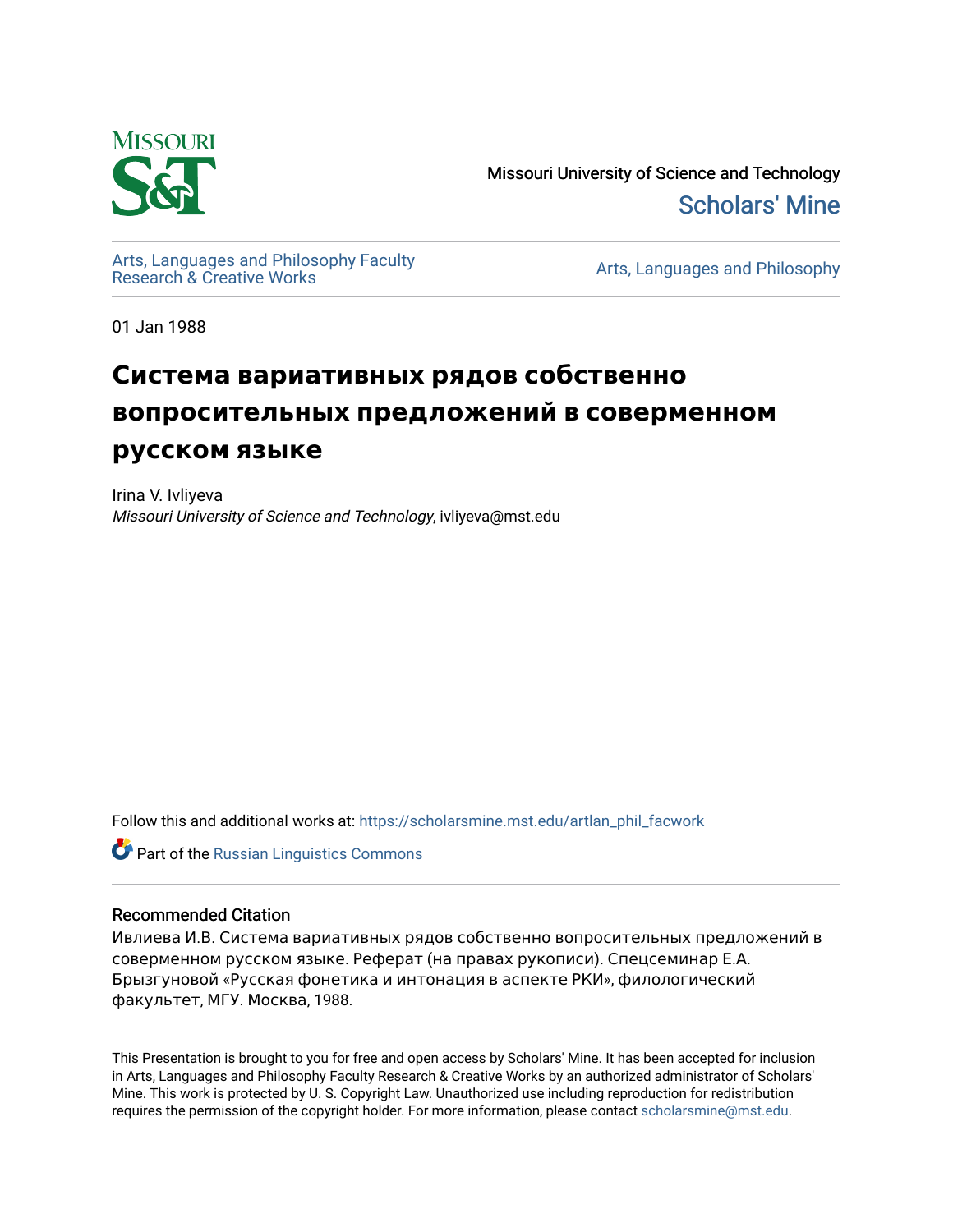C ИСТЕМА ВАРИАТИВНЫХ РЯДОВ COECTBEHHO BONPOCMTEЛЬНЫХ ПРЕДЛОЖЕНИЙ В СОВРЕМЕННОМ P V C C K O M A 3 H K E

 $\ddot{\phantom{a}}$ 

студентка 5 курса 2 франц. РКИ Ивлиера Ирина

Москва 1988

Rate 2 treat of

 $B = \frac{1}{3}$ 

МГУ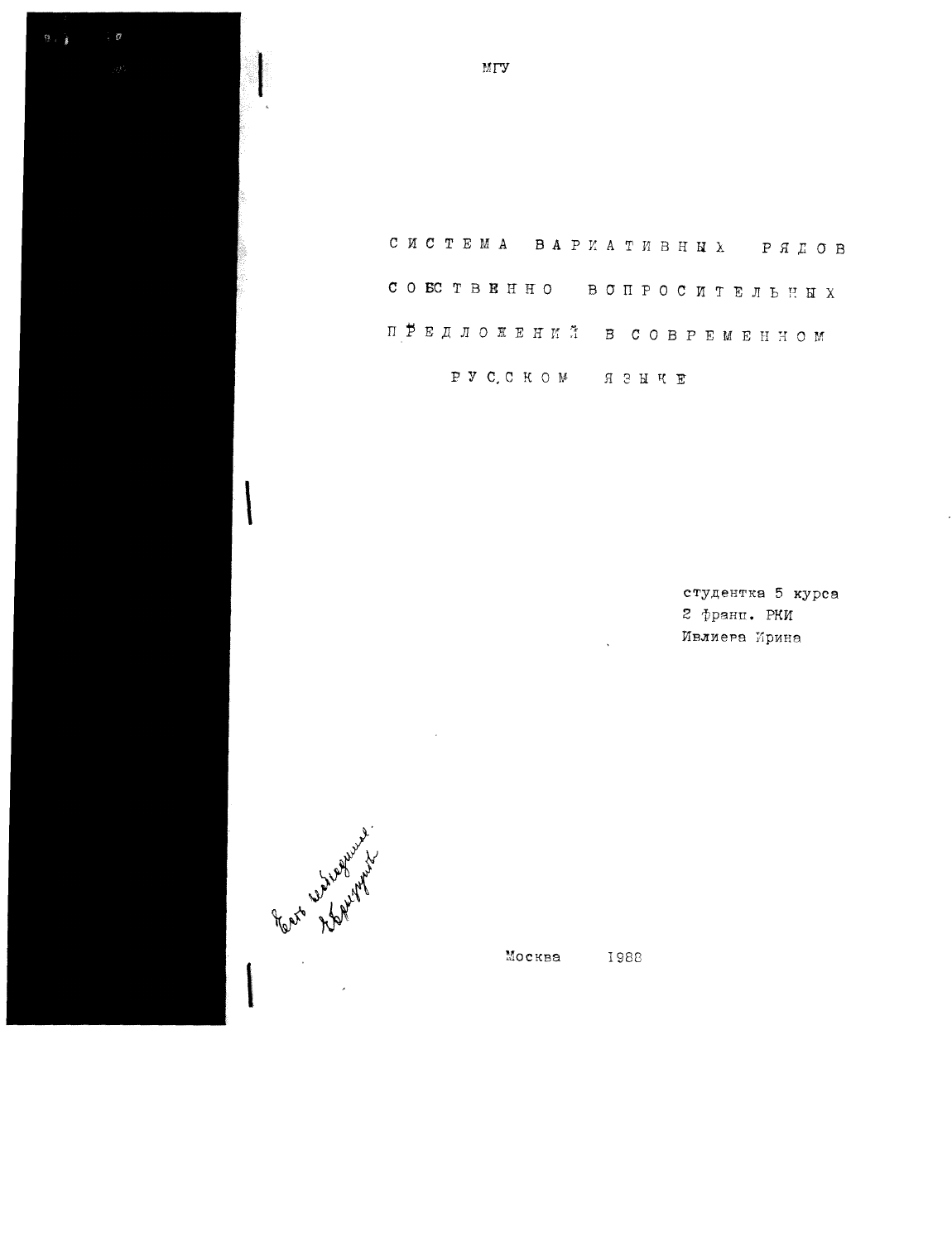Еще в конце 40-х годов чешский ученый В.Матезиус /работы кофорого переведены на русский язык/ писал, что анализировать повествовательные и вопросительные предложения надо таким образом, чтобы показать суть различия между ними. Для этой цели синтаксический анализ предложений оказывается явно недостаточным, равно как и интонационный. Вопросительное предложение относится к тому типу структур, где требуется применение коммуникативного знализа, иными слорами, необхо димо учитывать взаимодействие синтаксисе, лексики, интонации и смысловых связей предтожения в контексте. Именно эта работа была продела на поретскими учеными в основном на материале русского языка.

При функциональном подходе к языку обобщающей и классифицирую щей единицей оказывается вариативный ряд предложений вопроса.

Общность значения, объединяющая предложения в составе вариативного вяда, может иметь различную природу и имеет отвошение к синтаксической семантике. Физическое состояние субъекта мотет имоть иную природу и относиться к нели высказывания . Основная проблематика вариатирного ряда разработана на материале синтаксичестой семантики /той общности значения предлочений внутри вариативного ряда, которая относится к синтаксической семантике/.

Существуют вариативные ряды предлочений, в которых общность зна чения относится к пели рысказмряния. В анализируемых нами 5 типах вариативных рядов классификация строится именно на цели высказывания.

Коммуникативной целью собственно вопроса является выражение неизвестного в речевой ситуации. Это и есть основа гели высказывания Цель вопроса - выразить неизвестное. Поэтому 5 типов вариативных рядов вопросительных предложений разрабатывались с точки зрения главной коммуникативной цели вопроса - выразить неизвестное. Результат выяснения неизвестного представлен в ответе / выражение неизвестного и представление результатов - в целом есть речевой акт, т.о. вопрос является частью речерого акта/.

Неизвестное всегда представлено и мыслится в предложении как ряд возможных, но неизрестных членов. Средства выражения неизвестного могут быть различными, например, оно может быть выражено местоименным словом, ср. Накое сегодня число? Ряд неизвестного може быть выражен по-разному.

Выяснить неизвестное - значит из ряда неизвестных выбрать что-либо определенное и представить его в ответе. Отношения между неизвестными членами ряда могут быть различными: одинакого неизрест ны м.б. все члены ряда; один из таких членов м.б. наиболее вероятен неизвестное может сопоставляться с уже изрестным или уподобляться ему. Степень неизвестного и характер неизвестного лежат в основе

 $\overline{1}$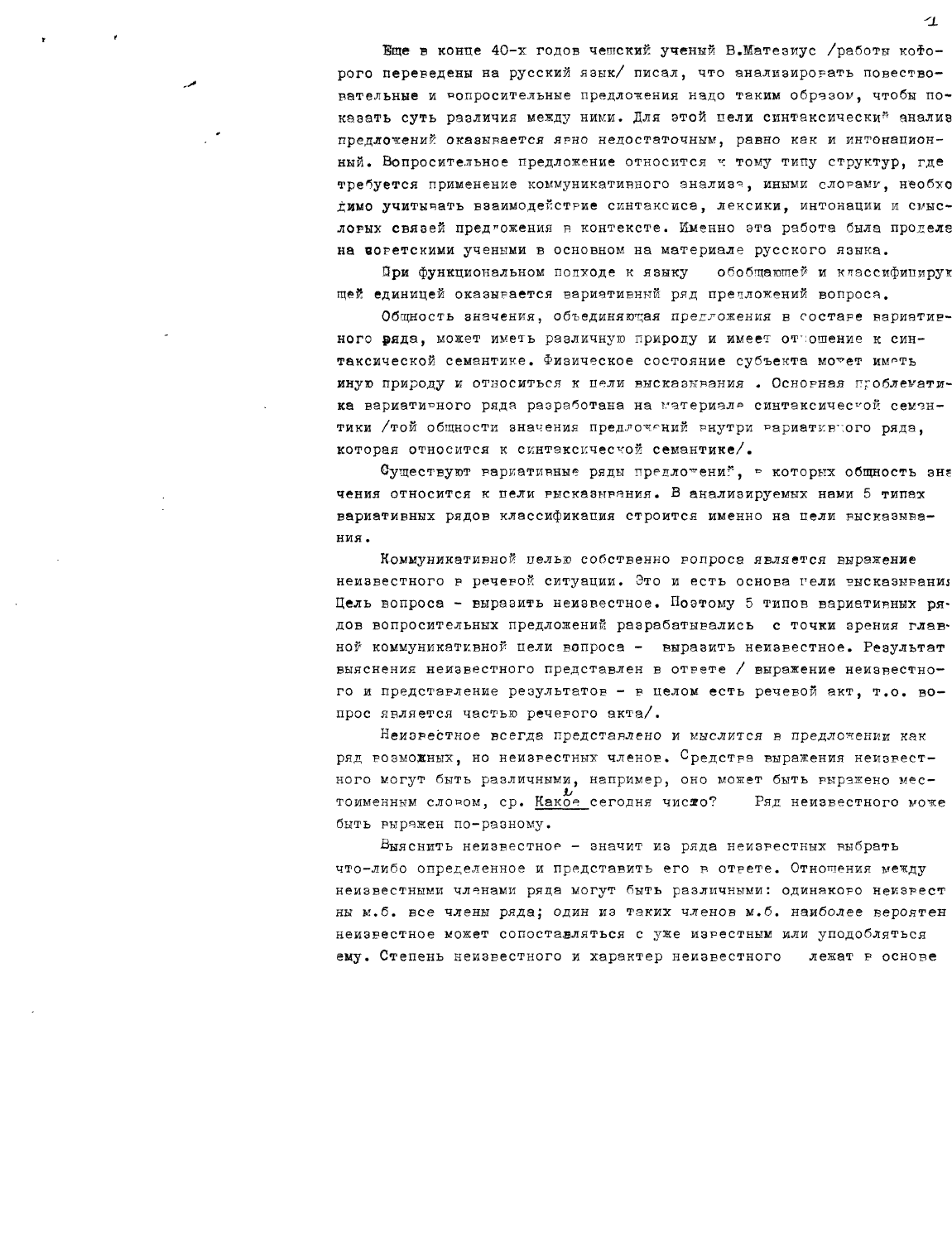классификации вопроса по вопросов по неизвестному.

#### Содержание неизвестного:

I. Неизвестными могут быть разные компоненты ситуации, выраженные местоименным словом, например, "какой" - признак, возможна дальне\*шая конкретизация признака / какой день, месяп, шар, санаторий.../ 2. Наличие/отсутствие названного признака, действия, состояния, ср. Он приехал?

2. Наличие/отсутствие возможности/неаозможности отождествления извес тного/неизрестного, ср. Я иду. А вы?

#### Степень неизвестности неижвестного:

I. Равновероятность каждого члена ряда, ср.

Какое сегодня число? - никакой героятности ответа нет

2. Один из членов ряда наиболее вероятен, ср.

Сегодня пятница? - один из членов ряда наиболее вероятен. ср. <sup>С</sup>егодня холодно? - это наличие отсуствия/присутствия гризнака.

Выделяется пять типо вопросов: вопрос, в котором I. все неизвестные одинаково вероятны, ср. Когда он приедет? 2. Одно из неизвестных наиболее вероятно, ср. Он приедет в среду? 3. Одинаково вероятно наличие или отсутствие действия, признака, сос тояния, ср. Он приедет во вторник?

4. Неизвестное сопоставляется с предшествующим, уже известным: Ходить он может уже давно. А бегать?

5. Неизвестное в том или ином виде уподобляется предпествующему, уже известному: Ходить он уже давно може. И бегать может?

При выражении неизвестного максимально активизируется взаимодей ствие синтаксического строения вопроса, его лексического состава и интонации, а также смысловое взаимодействие вопроса с предшествующим текстом.

Формирование ряда неизвестных опирается на свойство слов объеди няться в тематические группы; при тематической связи ряд неизвестных многчленен. При взаимоисключающем противопоставлении ряд неизвестных всегда двучленен. Свойство слов входить в уданошения взаимоисключаютево противопоставления используется при вопросе о наличии или отсутствии де"ствия, признака, состояния; тематические же срязи слов реализуются болге разнообразно. Так, в вопросе с местоименным словом тематические связи слов используются и цля выражения ряда неизвестных: Кто вам сказал? /Парел, Нина, "ра?/ и для противопоставления слова, выделенного центром ИК-2: Что вам сказал?/ именно вам /. Это же слоро, выделенное центром ИК-3 в неместоименном вопросе, используется для называнъя наиболее вероятного члена из ряда неи известных: Он рам сказал? / вам или не вам/.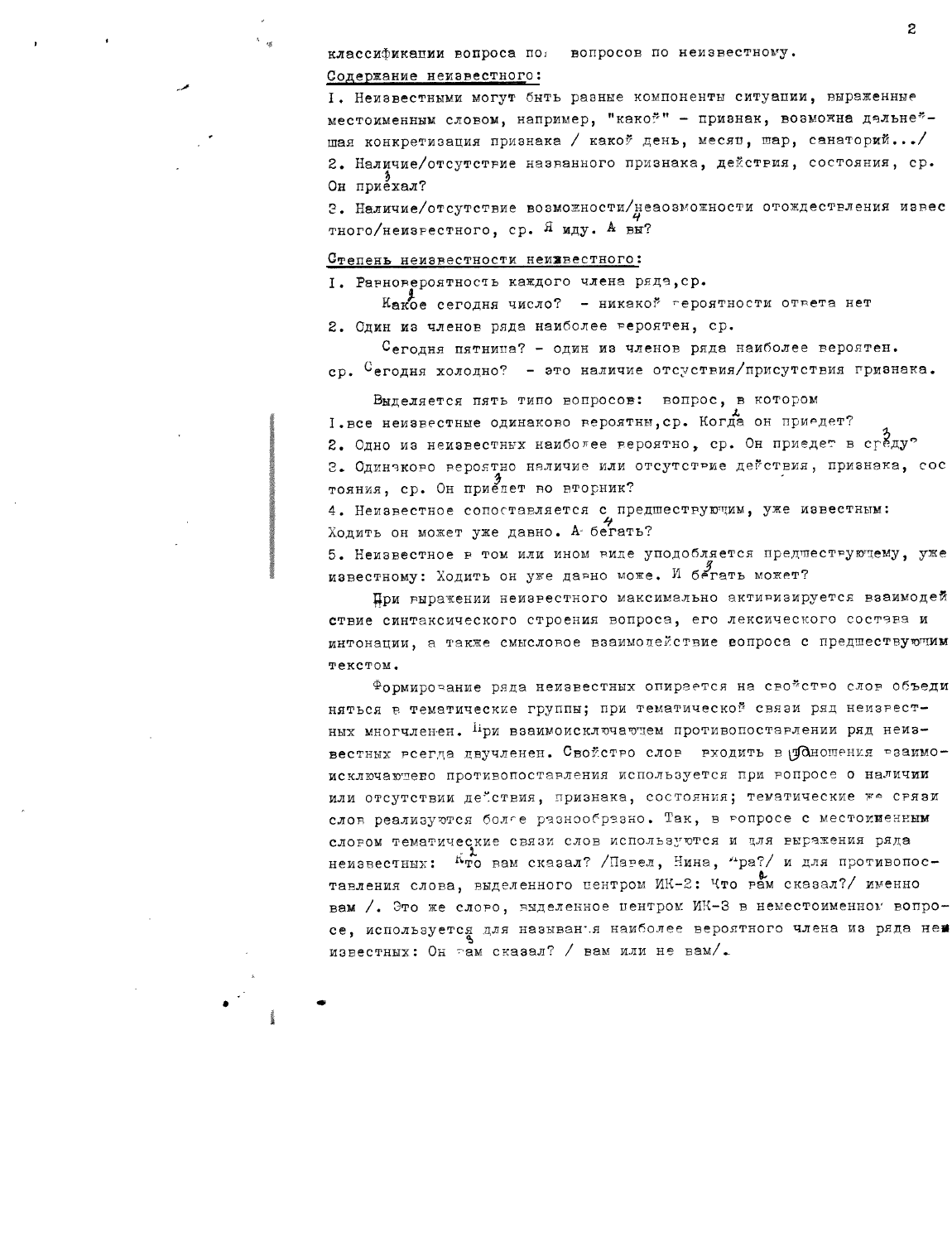I ряд : I. Неизрестным м.б. любой компонент ситуации, обозначенный местоименным словом.

2. Члены ряда рагновероятны.

I группа. Особенность структуры - центр ИК-2 на слове, которое не может выразить смысловое противогоставление. Смысл вопроса относить ся ко всему предложению. Слова, не обладаютие эссопиативно-тематическими связями, не могут выражать противопоставления.

|  | Где вы были вчера? |  |                    | нет ассоциативно-тематических связе |  |
|--|--------------------|--|--------------------|-------------------------------------|--|
|  | Где вы были вчера? |  | есть: были/не были |                                     |  |

Фопросительное предложение с местоименным сторжом мо-2 группа. жет включать несколько рядов неизвестных:

| Когда Навел вернется? | вопрос гыражен сочетанием          |
|-----------------------|------------------------------------|
| В понедельник?        | есть необходимость перечислять ряд |
| В среду?              | неизрестных                        |
|                       |                                    |

Когда Панел вернется? В понетельник или в cpeny?

 $\Lambda$ 

В обоих случаях значение одно, меняется только соотношение среда  $\alpha$  respectively comes  $\frac{H_{H,HH}}{N}$  verture anon port entrepretures are anon-

|                              | CTB. C HONBACHROM CONSO MAN JURGARESCIUM POGLOGICAS CAMA OPOMO      |
|------------------------------|---------------------------------------------------------------------|
| павел вернется в понедельник | ватно перечислить ряд неиз-естных.                                  |
| или в среду?                 | равногероятность членов, ситуация<br>конкретизирует ряд неизвестных |
|                              |                                                                     |

В понедельник гернется Павел или в среду?

это гредлочение синонимично предыдущим, может меняться порядок  $C.TOP$ 

"или" конкретизирует ряд неизвестных

Структура второй группы расширяется г разных стилях речи - в научно стиле речи, в поэтической речи и т. и.

Нри нообуодимости контретизировать или ограничить ряд номавость ных сни перечисляются в непостредственно слодуютих вопросительных претложениях /произносимых с ИК-3, при годчертивании и размышлениис ИК-6 со слабо выраденным повышением тона на гласном центра и в пое центровой части/: Что же вас гонит? Судьбы ли ретение?

Центр ИК-2 - на слове с аассоциативно-тематическими свя-З группа. зями, возникают смнеловые выделения типа "именно это"

Когда Павел вернется?  $\mu_{\texttt{aBeJ}}$  Когда вернется? А вот Павел | когда вернется? А вот Панел он когда вернется?

эти предложения синонимины. усиливаются роли лексико-синт.  $CPRB$ e $\tilde{v}$ 

Группа 4. В обициальной, деловой речи обычны вопросительные гредложения с оттенком просъбы, трибования, в которых отсутствуют местоименные слова "кто, каков, какой". Эти предложения обычно произно-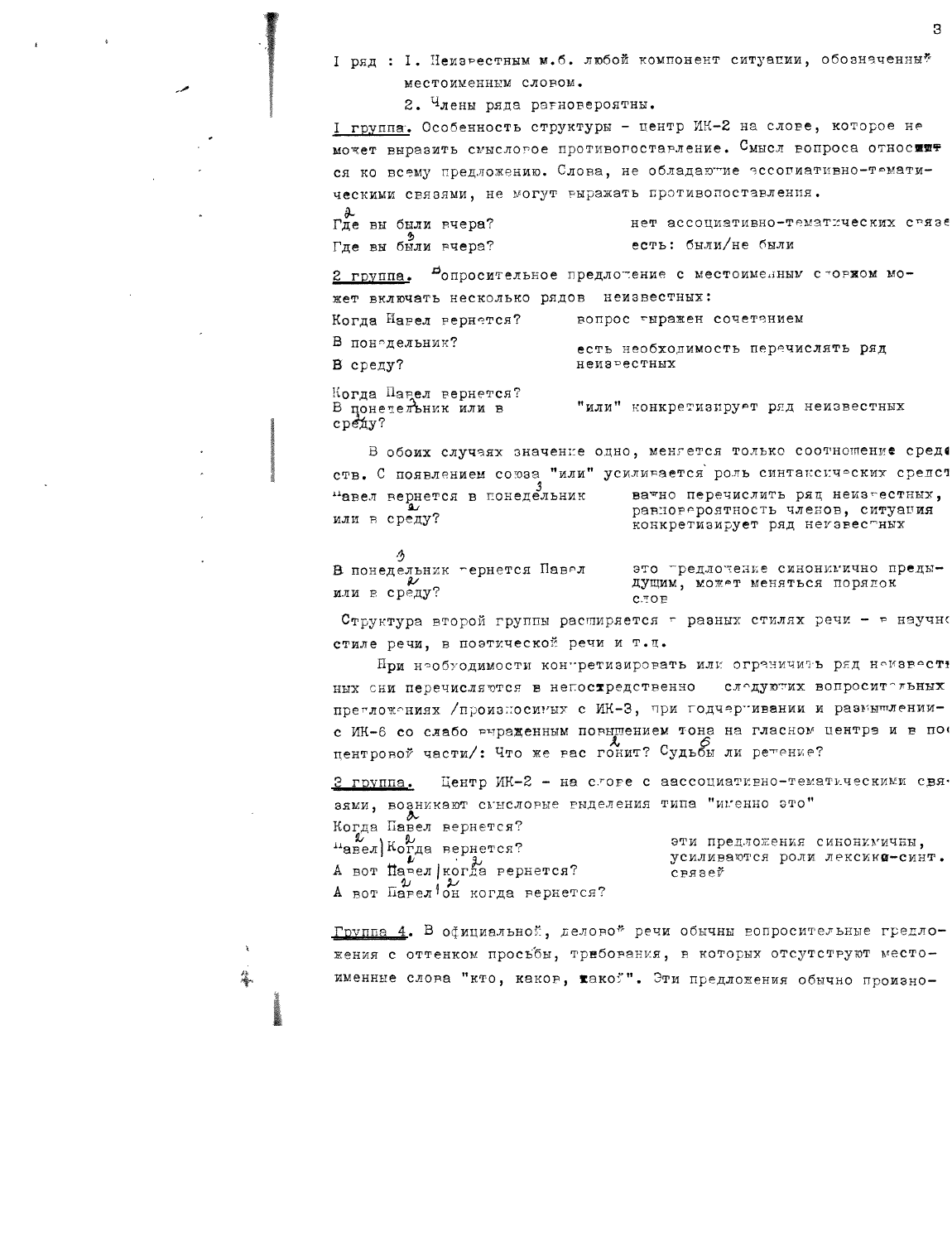сятся с ИК-4 Ваше имя?  $\Phi$ амилия? В сфере таких конроках предложений проходит гранипа между вопросом и волеизъявлением. Предложения типа Ваш билет? в наибольшей степени приближаются к выражающим волеизъявление. <sup>А</sup>налогичные вопросы используются в интервью. Переспросы. Вопросы в репликах. Книга стоит доводьно дорого. Сколько? - Сколько?<br>Сколько, ты сказал? =  $-$  Сколько? переспрос, срязанны" с ленным моментом речи - Сколько стоит? 613 Какой, ты говорила, у него переспрос не связан с моментом речи размер рубашки? = Какой у него размер рубашки? ведущая интонация ИК-6, структурная полнота далекая отнесенность от момента речу равновероятность членов ряда Примечание. Нереспрос необходимо отличать от повторения при отве--Жакая завтра будет погода? Te. Какая завтра будет погода? Думаю, что хорошая. Уточняющие вопросы. Группа 5А. - Он сегодня придет.  $-$  KTO  $\sim$  CH? конкретизация местоименного слова в предыдущей реплике. - Да моў брат.  $h_{\text{TO}}$   $\frac{\text{2}}{\text{OH}}$ сппозиция:  $-$  KTO OH?  $-$  А мне там не понравилось.  $\Gamma_{\text{He}}^2/\Gamma_{\text{EM}}^2 - \Gamma_{\text{He}}^2$  Tam!  $\Gamma$ *ne*  $\Gamma$ <sup>2</sup> Ну как, заплатили пропенты?  $\Gamma$  $\pi$ e  $\tau$ aw! = Het, не заплатили. Уточняющий вопрос возможен, если есть местоименное слово. Группа 5Б. Разновидность уточняющих вопросов. - Он живет в Сибири, вопрос относится к слову, обозначающему некоторое множество -A rue? = A rue Myenho?=  $A \text{ When no?} = A \text{ volume}$ в Сибири, наулице Горького и т.л. это может быть любой компонент ситуании, распедающийся на составные части - А в каком месте? синонимическая структура / аналогия с предл. Он приедет сегодня. - А когда? Аналогичные уточняюшие структуры имеются в других гзымах, например, BO TOBHLYSCRON RSHEP TI habite Pairs. -  $Q_{\mathcal{U}}^{(1)}$ ?

Работает первый классий иконионный признак - неизвестный компонент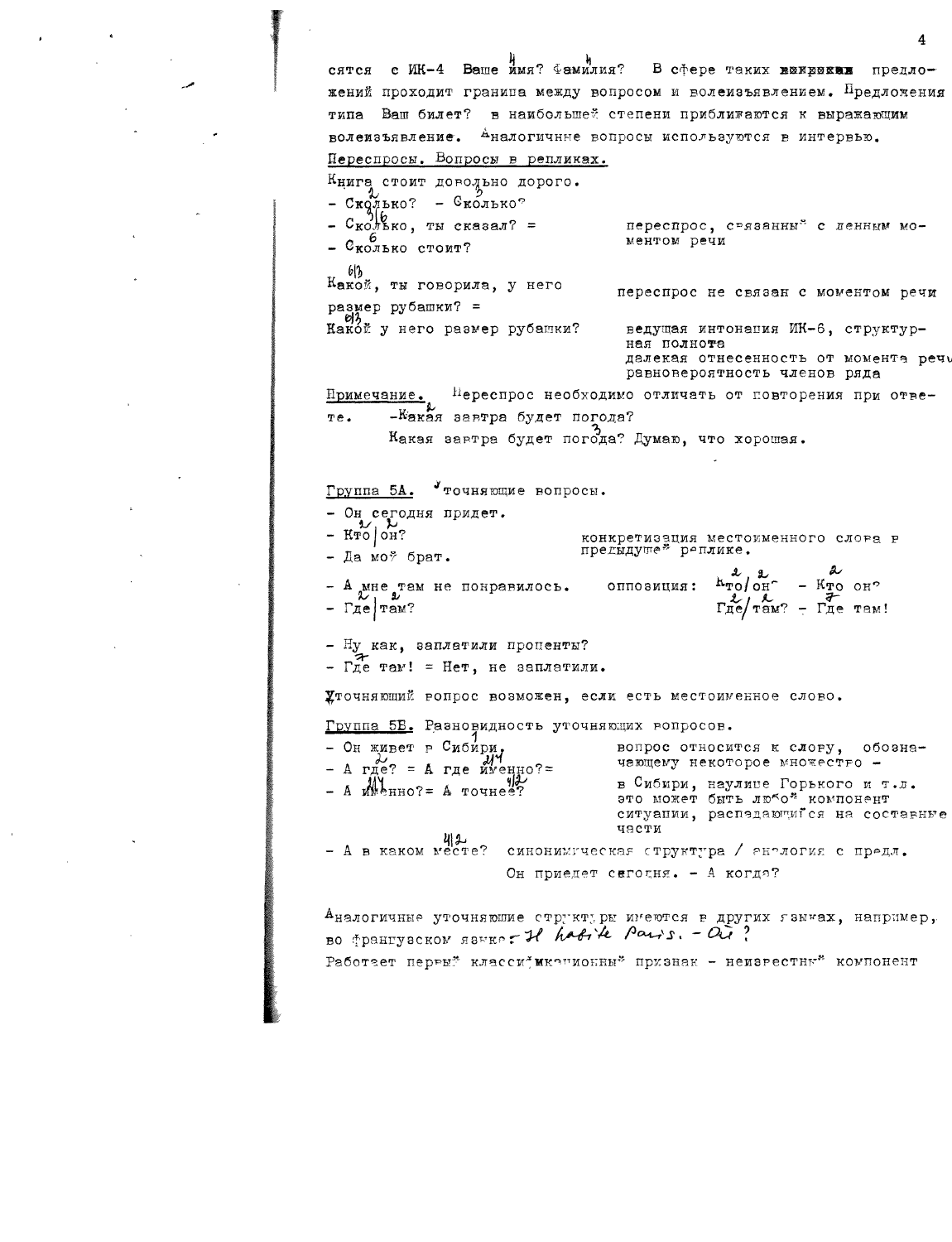ситуации м.б. заменен словом "где". Второй признак работает такжевсе члены ряда равновероятны. Гля всех уточняютих вопросов необходимо определить смысловую связь с предпествующе" репликой стимулом. I. Неизвестными могут быть разные компоненты ситуатии, II pял:

обозначенные вопросительным словом.

2. Одно из неизрестных наиболее рероятно и называется впра пивающим.

Ч<sub>аше всего это предложения без местоименного слова; то, о чем</sub> спрашивается, выражено стором с потенциальными тематическими срязя-

Неизрестное м.б. выражено сочетанием двух воп осов:  $B_M$  откуда? "в Москвы? Когда он приедет? В среду? вопрос состоит их  $2-x$  высказываний

Он приедет в среду?

содержание и степень неизвестности выражено лексически. Стот способ есть в разных языках

Содержание и степень немагестности выражени взаимоде\*ствием синтэксиса, лексики и интонации, этот способ есть и в других ядыках, но он более ограничен.

в других языках не всегда можно менять = В пятницу он приедет? порядок слов

смысл вопроса: в пятницу - не в пятницу: в среду, в четверг т.д. ряд можно продолжить, носитель языка скажет, что таким образом выражается необходимость выбора. Этот вид противопоставления построен на основе эссоциатирно-тематической срязи.

ср. И вы из-за таких пустяков за 50 верст ездили? - В коммуникативной цели вопроса почти не осталось неизвестного. В данном случае противопоставление сформировать нельзя/ нет возможности рыбора/. Слово "верста" в денном контексте не выражает противопоставления. ср. В чем измеряют путь? В верстах или километрах? - эдесь есть.

III ряд: I. Некзвестным является наличие/отсутствие дэнного гризнака, действия, состояния.

2. Чеизвестные члены равновероятны.

Выражается таким предгожением без местоименного слога, в котором неизвестное назгано словом с потенциальным взаимоисключаютим протинопостовлением и гыделено гентром ИК-2. В таком вопросе проттвопоставлены два неизрестных, из которых одно исключает гругое. Противопоста-ление передается взаимодействием синтаксических, лексических и игтонапионных сретств: Вы были тамо /были пли не были/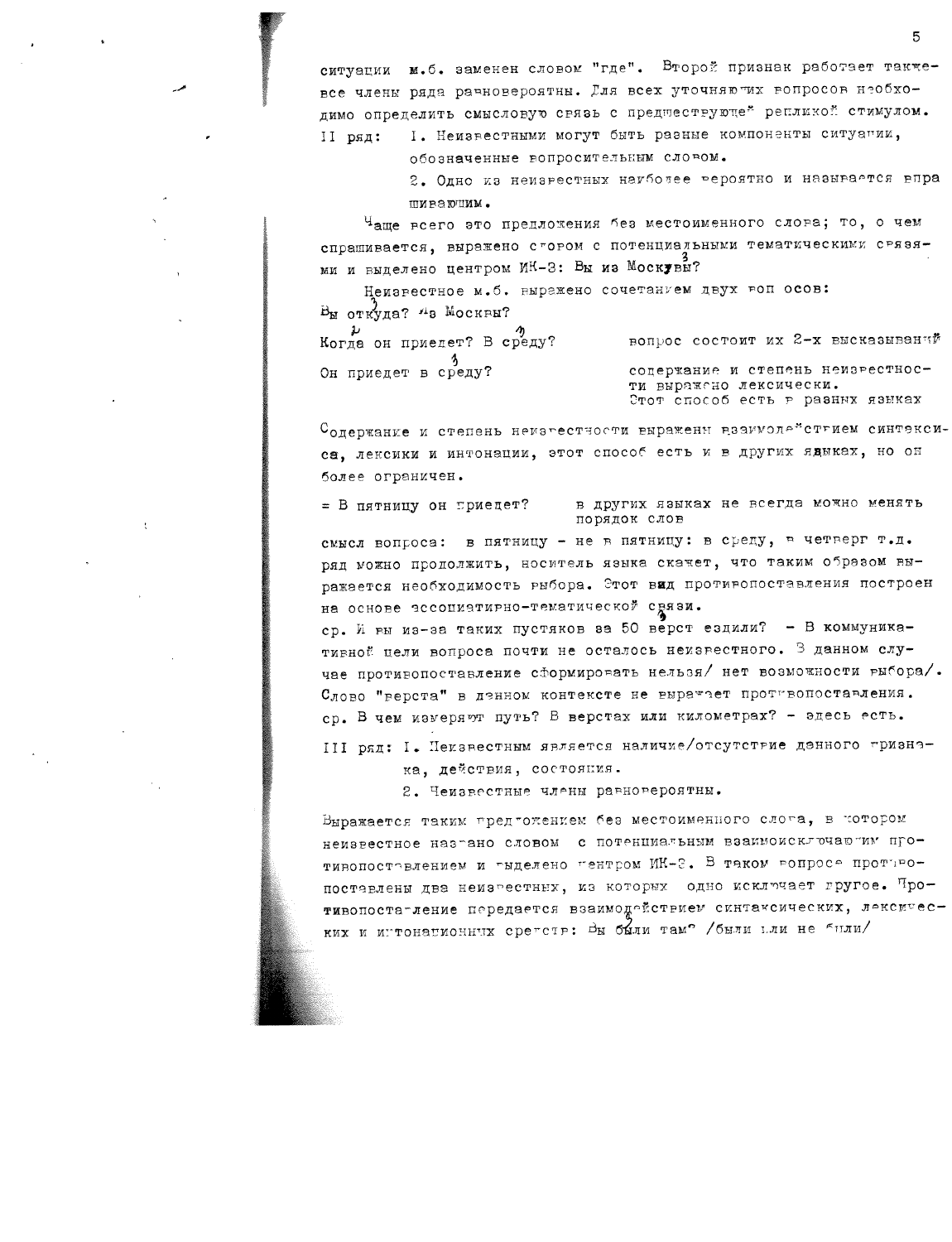## Приедот Павел или не приедет?

взаимоисключающее противопоставление гыратено локсически

В предлочениях с "или" выбор неизвестного выражается союзной связью.  $\mathfrak{sompo}$  м.б. растространен пояснением, которое произностися с ИК-2: А вы очень были несчастливы? Тогда... до войны?

Частицы "ну, кон, ну что" чаще гсего годчериивают заинтересобанность спрашивающего: Как, вы переехали на новую квартиру?

Замена неизвестного местоименным словом невозможна:

удобно - не удобно

взаимоисключающее противопоставление образует Он опытный грач? качественное прилагательное

Вам удобно?

<sup>в</sup>сли прилагательное имеет градуироганную парадигму, надо быть очень осторожным. Градуированная парадигма находится на границе 2 и 3 типов. Таким образом, между вариэтивными рядами /между 2 и 3/ есть прилагательные и наречия с градуироганно\* рарадинмой. III тип вариативных рядов наиболее ярко проявляется при глаголе-неизвестном.

IV ряд: I. Неизвестным является возможность млм невозможность отожде ствления известного/неизрестного.

2. Неизвестные равновероятны.

Предложение с неизвестным связано тематически с предшеструющей репликой и выделено центром ИК-4.

- лиду в кино. А вы?

этот тип ропроса включает сопостарления Вопрос всегда бывает в реплике-реакции и соотносится с полным предлотением без вопросительного слова и с вопр. словом

в диалогических единствах не все ком-

паненты смысла названы, т.к. они ясны

В контексте выражены тематические срязи / я-вы/.

В русском языке этот тип сорпадает в I ряду с I группой, ср. у<br>Когда Павел придет? и: А Павел когда придет ?=А когда Павел придет Это и есть зона сближения вариативных рядов.

В перный предложении мы имеем противопоставление /именно Павел/, во втором - сопоставление / союз "а"/.

Мы опаздываем.

 $-$  A Ha Takcu? = - А если на такси?

Сто слово произносится не так.

 $A$   $\kappa \overset{\Delta}{\approx} \kappa$ ? =  $A$   $\kappa \overset{\Delta}{\approx} \kappa$   $\kappa \overset{\Delta}{\approx}$  ?  $\overset{\Delta}{\approx}$   $\overset{\Delta}{\approx}$ A  $\kappa$ dk we TOTAa? = A  $\kappa$ ak we тогда, если не так

из ситуации если в предыдуще" реплике есть отрицание, то в последующих репликах розможно несогласие с отрипа-

нием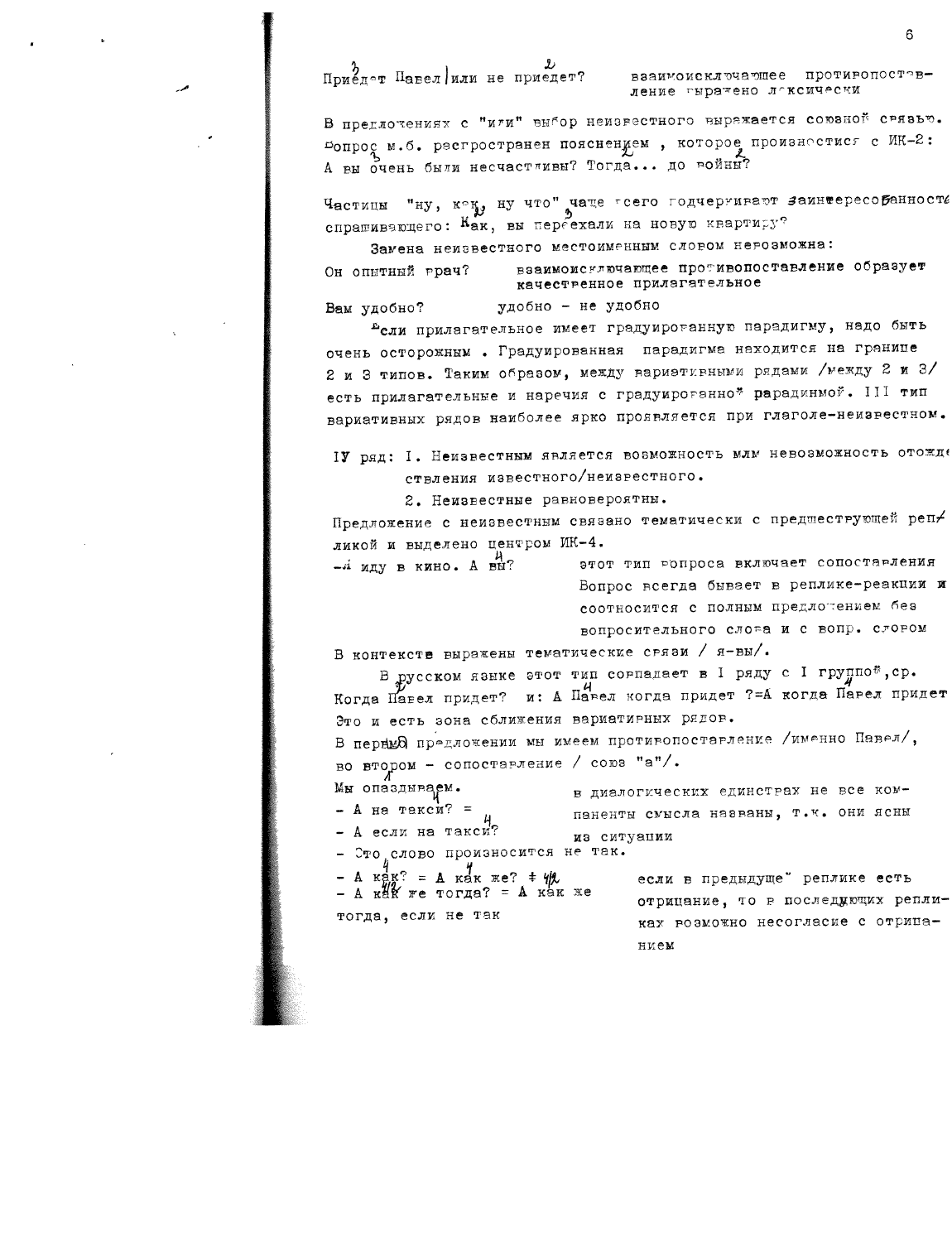ИК-2 усиливает несогласие, ИК-4 усиливает вопрос 2 А как же! / да - усиление/.  $cp. - A$   $kar$   $xe$ ?

#### У ряд: I. Неизвестным является возможность или невозможность отжлествления неизвестного/известного

2. Наиболее вероятным является отждествление неизвестного с известным /есть элементы предположения/.

Этот ряд представлен предложениями с союзами "и, тоже" в отождествляющей функции. В вопросе с союзом "и" неизрестное тематически связано с известным, следует за союзом и выделено центром ИХ-2. При нэрушении одного из этих условий меняется значение вопроса: - Он всех предупредил. - И тебе позвонил? и: -А он с ними рассорился  $-M$  тебе позвонил?  $/$ тоже $/$ 

/и поэтому позвонил/

- Все уже собрались.

- И Натудша пригла? - А Натфша? Наташа тоже пришла? неизрестное возможность отождествл.

cp. A Harama? сочетание выск. - один вогрос

= Harama roxe пригла?

Русская особенность - употребление союза "и"; вожно учитывать порядок слов и интонагию; интонационно выделенное слово всегда идет после "и". Это слого образует ассониативно-тематические связи, ср.  $I_{\bullet}$  - И он часто у них бывает? - не только Петя, Катя 2. - И од часто у них бывает? часто/ не часто 3. - И часто он у ниу бывает? часто/ не часто, 3=2 Он и у них часто бывает? = Он бывает часто и у них? / не толко у нас, но и у них/

 $E_{\texttt{C}^{\texttt{T}}\texttt{b}}$  отождествление, " у них" образует эссодиативно- тематические связи. Два вида смысловой связи / не толко, но и; да- нет/ В ситуации компоненты энэчения м.б. не выражены вербально;

 $V$   $H$ ero  $H$ er cembu. – И не было? н≏т/не было  $\overline{3}$ - EE  $H^1$ **e**  $\mathbf{r}$ . -  $M$   $\mathbf{r}$  e будет? нет/ не будет

ер. Ее нет. - Жона будет сегодня? /степень неизвестности больше.

Рассмотренные выше пять вариативных рядов собственно вопросительных предложений представляют карестную трудность для иностранцев хотя и отмечалось наличие универсальных для некоторых языков конструкций. Следует давать учатимся синонимию и антонимию вопросов, а также показать парадигматические отночения межгу ними.